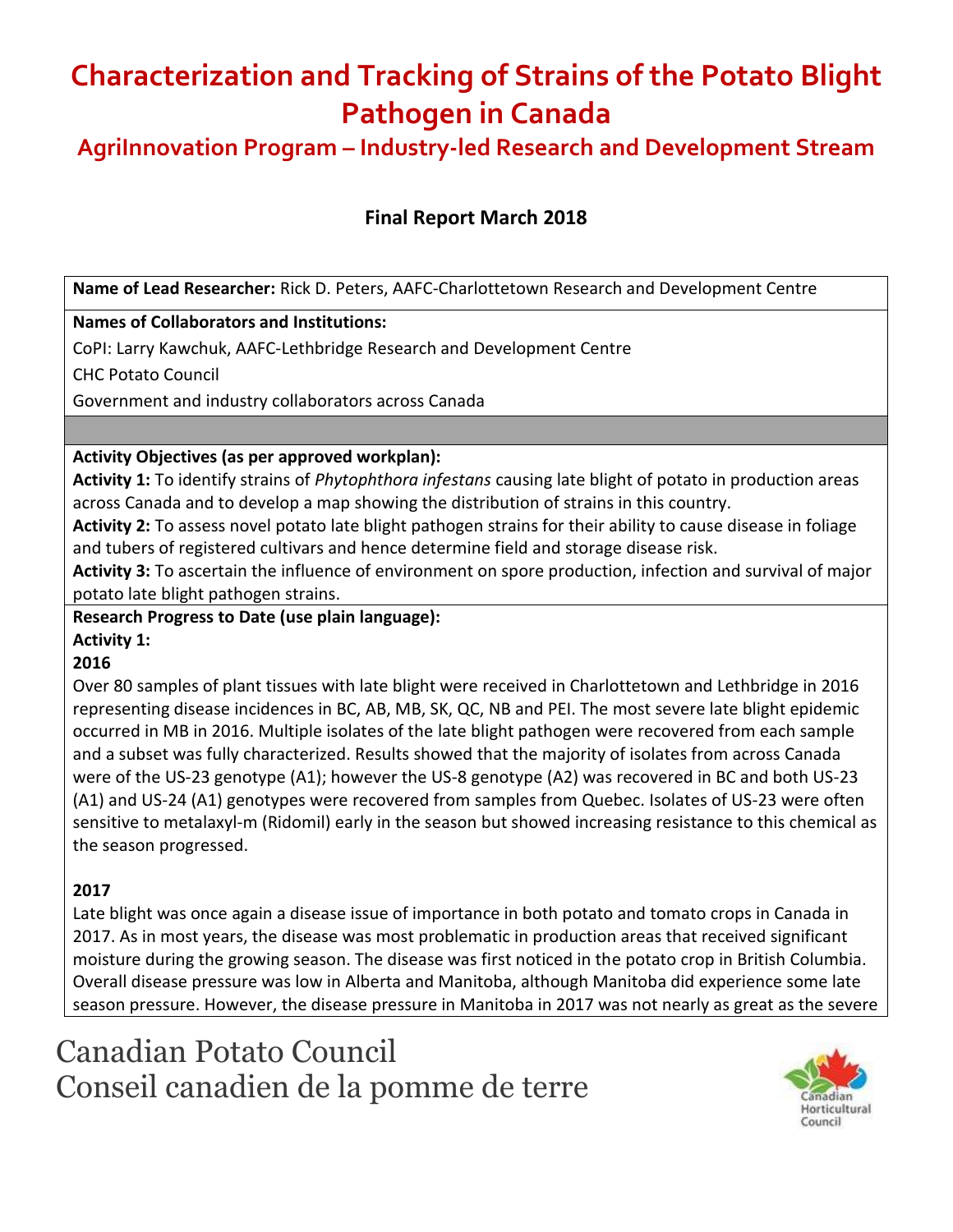# **AgriInnovation Program – Industry-led Research and Development Stream**

epidemic experienced in 2016. The growing season was mainly warm and dry through most of the prairie provinces, conditions not conducive to high disease pressure. Conversely, the extreme rains and floods experienced in Ontario contributed to making this province the 'hot spot' for late blight in both potato and tomato crops in 2017. Late blight was also reported from Quebec, but the warm, dry conditions in the Maritimes contributed to a virtually 'blight-free' season for growers in this region. A couple of late season cases were reported in New Brunswick but no late blight was reported in Prince Edward Island.

Samples of plant tissue potentially infected with the late blight pathogen were received from British Columbia (12 potato samples in total; 2 samples with confirmed late blight), Alberta (10 plant samples in total; 2 confirmed potato samples and 1 confirmed tomato sample with late blight), Saskatchewan (3 plant samples in total; no confirmed late blight), Manitoba (22 plant samples in total; 16 potato samples and 2 tomato samples with confirmed late blight), Ontario (18 plant samples in total; 6 potato samples and 12 tomato samples with confirmed late blight), and New Brunswick (5 potato samples in total; all with confirmed late blight).

Pathogen isolates from British Columbia were determined to be of the US-11 genotype, which is A1 mating type and highly resistant to Ridomil. This genotype has been found on the west coast of North America periodically since the late 1990s. Samples received from all other production regions, including potato and tomato crops in Alberta, Manitoba, Ontario and New Brunswick yielded isolates of the US-23 genotype, which is A1 mating type and sensitive to Ridomil. Although isolates of US-23 were often sensitive to Ridomil early in the season, increasing resistance to this chemical was documented as the season progressed. Therefore, a maximum of one application of Ridomil was recommended if this product was chosen to arrest disease development noticed in the crop, followed by other locally-systemic specialty products for late blight management. The US-23 genotype has become the predominant genotype in most growing regions of Canada in recent years, however, every year there are fluctuations in which genotypes occur which underscores the importance of continuous monitoring of strain distribution.

## **Activity 2:**

Greenhouse trials were conducted to compare the aggressiveness of the different late blight pathogen strains on various hosts, including different potato cultivars and various tomato, pepper and petunia varieties. US-23 was less aggressive on potato foliage than US-8 or US-24, but was very aggressive on tomato foliage (conversely, US-8 and US-24 were less aggressive on tomato). Only trace disease was found on pepper or petunia. Tomato varieties varied in their response to disease, and those varieties with at least 2 known late blight resistance genes were highly resistant to disease caused by US-23. Most commonly-grown tomato varieties were very susceptible to disease caused by US-23. Tuber inoculation studies conducted in a potato storage showed that both US-23 and US-24 were as aggressive or more aggressive than US-8 on potato tubers and caused severe tuber rot. Commonly grown commercial potato cultivars were all susceptible to tuber rot caused by these pathogen strains.

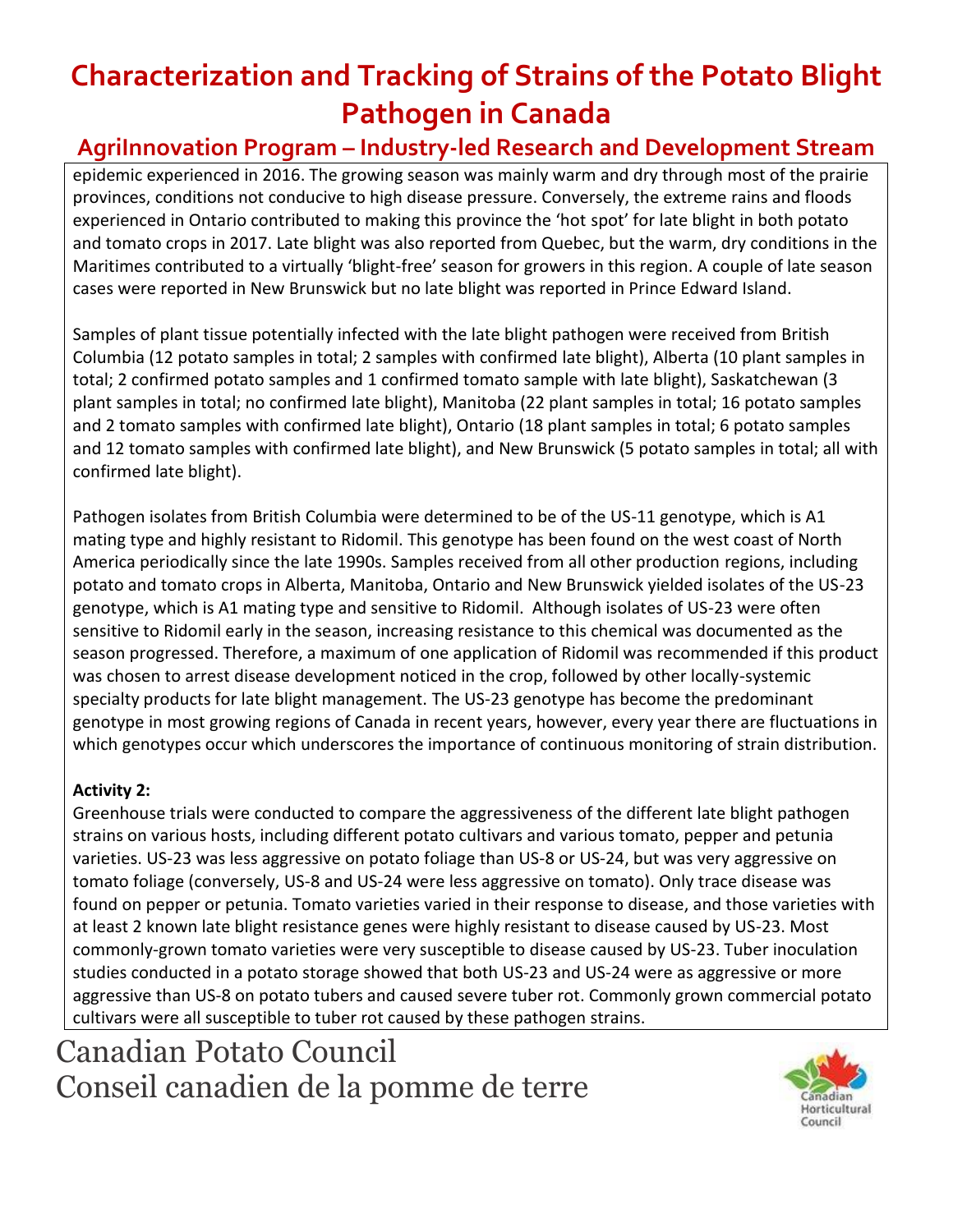# **AgriInnovation Program – Industry-led Research and Development Stream**

## **Activity 3:**

Trials were conducted in incubators set at a range of temperatures to determine the infection potential (latent period and generation time) and reproductive capacity of various pathogen strains. Tuber slices were inoculated with the isolates of interest and then monitored over time at each temperature. Total spore counts indicated that US-23 and US-24 strains had a higher reproductive capacity (produced more spores) than US-8, especially at cooler (10°C) or warmer (20°C) temperatures. As well, the generation time (time between infection and subsequent sporulation) was up to 24 hours shorter for US-23 and US-24 compared to US-8. These observations imply that current predominant genotypes in Canada (particularly US-23) have higher fitness and epidemic potential than US-8 over a wider range of temperatures. This increased competitive ability and adaptation to climate variance may partly explain why US-23 has come to dominate pathogen populations in Canada and the USA.

**Extension Activities (presentations to growers, articles, poster presentations, etc.):**

### **Conference Abstracts**

Peters, R.D., L.M. Kawchuk, F. Daayf, K.I. Al-Mughrabi, A. MacPhail, D. Gregory, K.A. Drake, M. Trenholm, and B. Crane. 2016. The changing epidemiology of tomato and potato late blight in Canada. Canadian Journal of Plant Pathology 38: 145.

Peters, R.D. and L.M. Kawchuk. 2016. Periodic displacement of *Phytophthora infestans* strains in Canada necessitates re-evaluation of late blight control strategies. Page 27 in 31st Annual Tomato Disease Workshop Program, November 1-2, 2016, Hendersonville, NC USA.

Kalischuk, M., M. Harding, R. Howard, R.D. Peters, C. Wijekoon, J. LeBoeuf, S. Sabaratnam, D. Waterer and L. Kawchuk. 2017. Characterization of the *Phytophthora infestans* strains causing late blight provides new disease prevention strategies. American Journal of Potato Research 94: 231.

### **Technical Presentations**

March 1, 2016. Ontario Potato Conference. Delta Hotel & Conference Centre, Guelph, ON. Presentation: Late Blight: All You Need to Know to Win the Battle.

March 3, 2016. McCain Foods (Canada) Spring Grower Meeting. Meyers Norris Penny Exhibition Building, Portage la Prairie, MB. Presentation: Managing Pink Rot and Late Blight in Canada

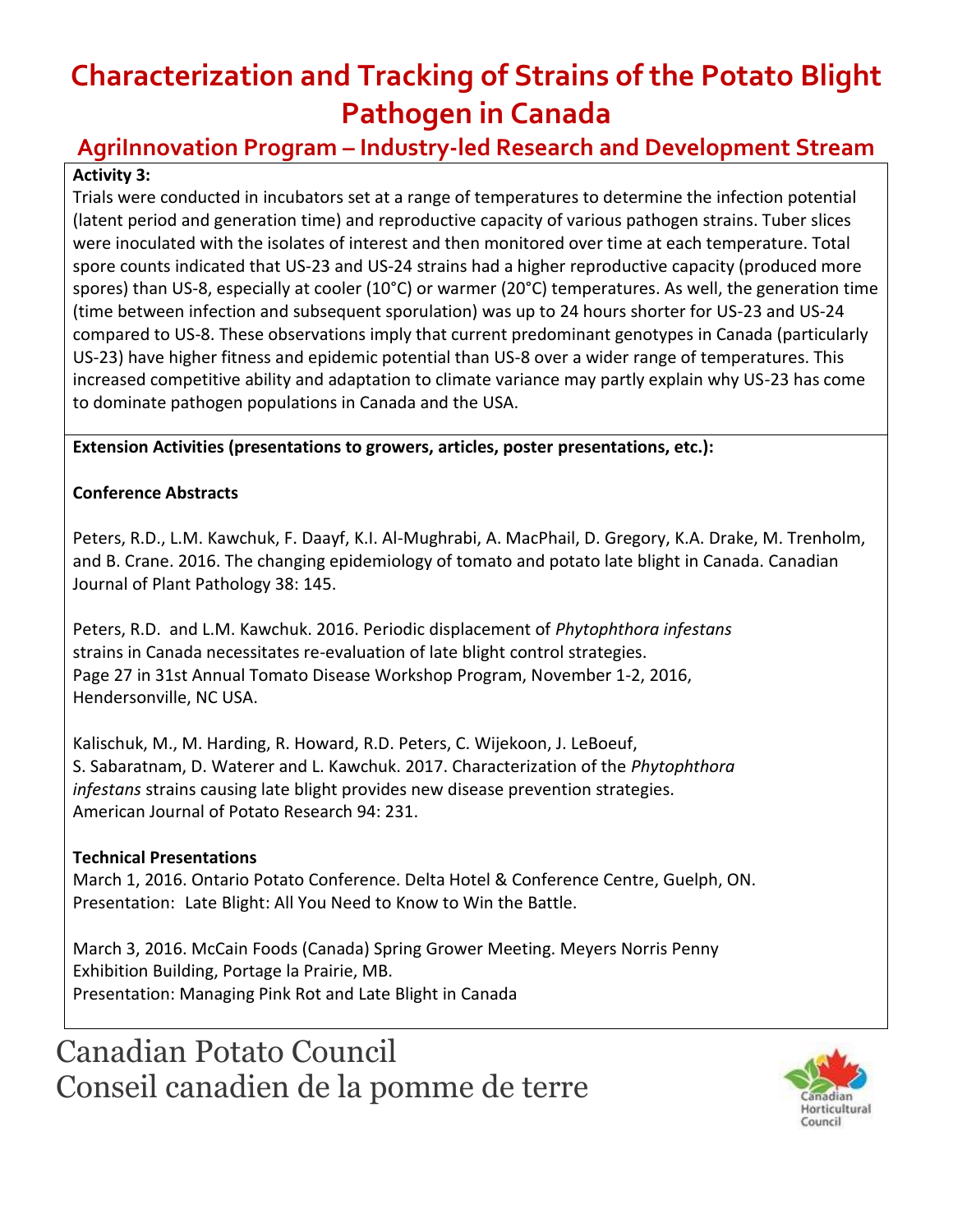# **AgriInnovation Program – Industry-led Research and Development Stream**

November 21-23, 2016. Potato Growers of Alberta Annual Potato Conference. Banff Springs Hotel, Banff, AB. Poster: Kawchuk, L.M. and R.D. Peters. Best management practices required for new *Phytophthora infestans* strains

January 24-26, 2017. Manitoba Potato Production Days. Keystone Centre, Brandon, MB. Presentation: Late blight 2016: The New Face of an Old Foe

February 15, 2017. Prince Edward Island Potato Day 2017. Credit Union Place, Summerside, PE. Presentation: From Top to Bottom: Disease Pressure on the PEI Potato Crop in 2016

### **Technical Publications**

Peters, R.D. and L.M. Kawchuk. 2016. Le mildiou au Canada. Web publication in Producteur Plus, Le MÉDIA de l'INFORMATION AGRICOLE au QUÉBEC. <http://producteurplus.com/index.php/specialites/pomme-de-terre/>

### **Interviews and News Releases**

February 8, 2017. Cory Knutt, Farm Broadcaster, Golden West Radio. Topic: The current status of late blight in Canada.

June 1, 2017. Vanessa Vander Valk for CBC Radio, New Brunswick. Topic: Preventing late blight.

October 17, 2017. Mark Halsall for Potatoes in Canada. Topic: Top 5 potato diseases in storage.

Late Blight Offensive: Targeting Tomatoes. Mark Halsall for SpudSmart, Issues Ink. SpudSmart, Vol., No., Spring 2016.

Preventing late blight in potato and tomato plants. Andy Walker for Island Farmer, Montague, PE. Page 8 in Island Farmer, Vol. 43, No. 24, May 3, 2017.

Late blight prevention important. The Guardian, Charlottetown, PE. Page 1 in The Guardian, Monday May 15, 2017.

Strain tracking: Information on shifting late blight strains is helping to control this devastating disease. Carolyn King for SpudSmart, Issues Ink. Pages 14-16 in SpudSmart, Vol. 14, No. 3, Summer 2017.